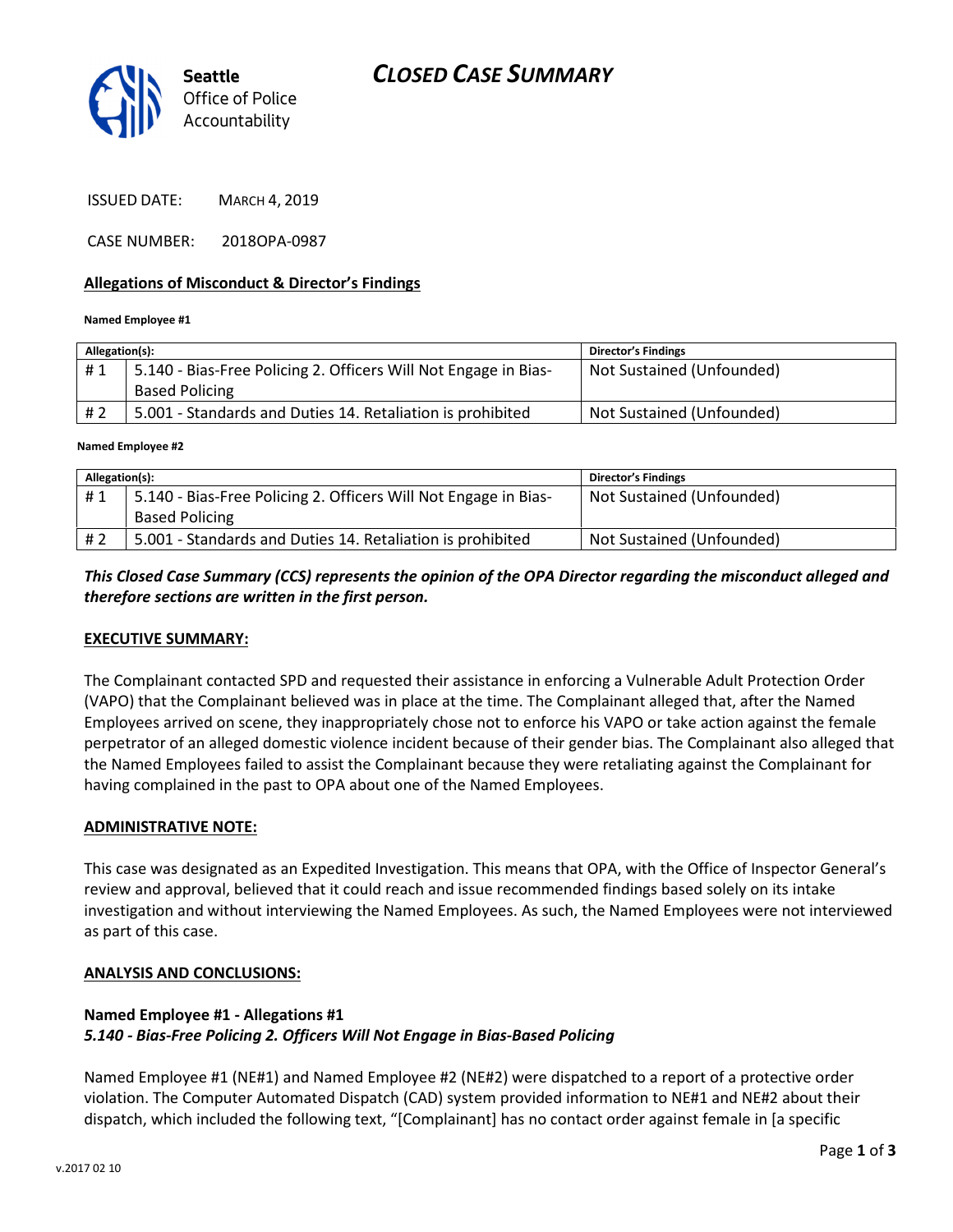



OPA CASE NUMBER: 2018OPA-0987

apartment], female threw away males (sic) belongings today and threw a coffee cup at [the Complainant], medics declined, separated now." While in route to the call, NE#1 checked his Mobile Data Terminal (MDT) for protection orders associated with the Complainant, but found none listing the Complainant as a protected person. When NE#1 and NE#2 arrived on scene they listening to the Complainant's description of events and his desire for NE#1 and NE#2 to enforce his VAPO against the alleged perpetrator or to have her arrested for domestic violence. NE#1 and NE#2 explained to the Complainant that they were unable to take the actions he requested because there was insufficient evidence of domestic violence and no evidence of the VAPO he described. Ultimately, NE#1 and NE#2 documented the incident and suggested that the Complainant take the incident report to court to determine why there was no records concerning the VAPO.

The Complainant's allegation that the Named Employees failed to take action due to a gender bias were captured on Body Worn Video (BWV). The Complainant specifically stated that he believed that NE#1 and NE#2 chose not to take any law enforcement action because his allegation of domestic violence was against a female. He further contended that the Named Employees' decision was based on their retaliating against the Complainant for filing previous OPA complaints against NE#1.

During its investigation, OPA contacted the King County Superior Court (KCSC) and confirmed that there was not a valid VAPO in the system. OPA further established that there was no VAPO in effect at the time of this incident. OPA learned from the KCSC that there were administrative and/or legal issues associated with the Complainant's VAPO filing that required the attention of the Complainant and his attorney before the VAPO could be validated and issued by the KCSC.

SPD policy prohibits biased policing, which it defines as "the different treatment of any person by officers motivated by any characteristic of protected classes under state, federal, and local laws as well other discernible personal characteristics of an individual." (SPD Policy 5.140.) This includes different treatment based on gender. (See id.) If the Complainant's allegation in this case was true, it could have constituted a violation of policy.

Based on OPA's review of the evidence, there is no indication that either of the Named Employees engaged in biased policing. The Named Employees acted based on the facts available to them at the time and not due to the gender of the Complainant or that of his alleged perpetrator. That there was no bias on the part of the Named Employees is further confirmed by the BWV of this incident. Furthermore, the Named Employees' statement to the Complainant that there was no VAPO in effect at the time of the incident was accurate and was supported by the information obtained by OPA from the KCSC. As such, I recommend that this allegation be Not Sustained – Unfounded as against both Named Employees.

# Recommended Finding: Not Sustained (Unfounded)

## Named Employee #1 - Allegation #2 5.001 - Standards and Duties 14. Retaliation is prohibited

SPD policy precludes its employees from engaging in retaliation. (SPD Policy 5.001-POL-14.) SPD employees are specifically prohibited from retaliating against a person who engage in activities including, but not limited to, "oppos[ing] any practice that is reasonably believed to be unlawful or in violation of Department policy\_" or "who otherwise engages in lawful behavior." (Id.) Retaliatory acts are defined broadly under SPD's policy and include "discouragement, intimidation, coercion, or adverse action against any person. (Id.)